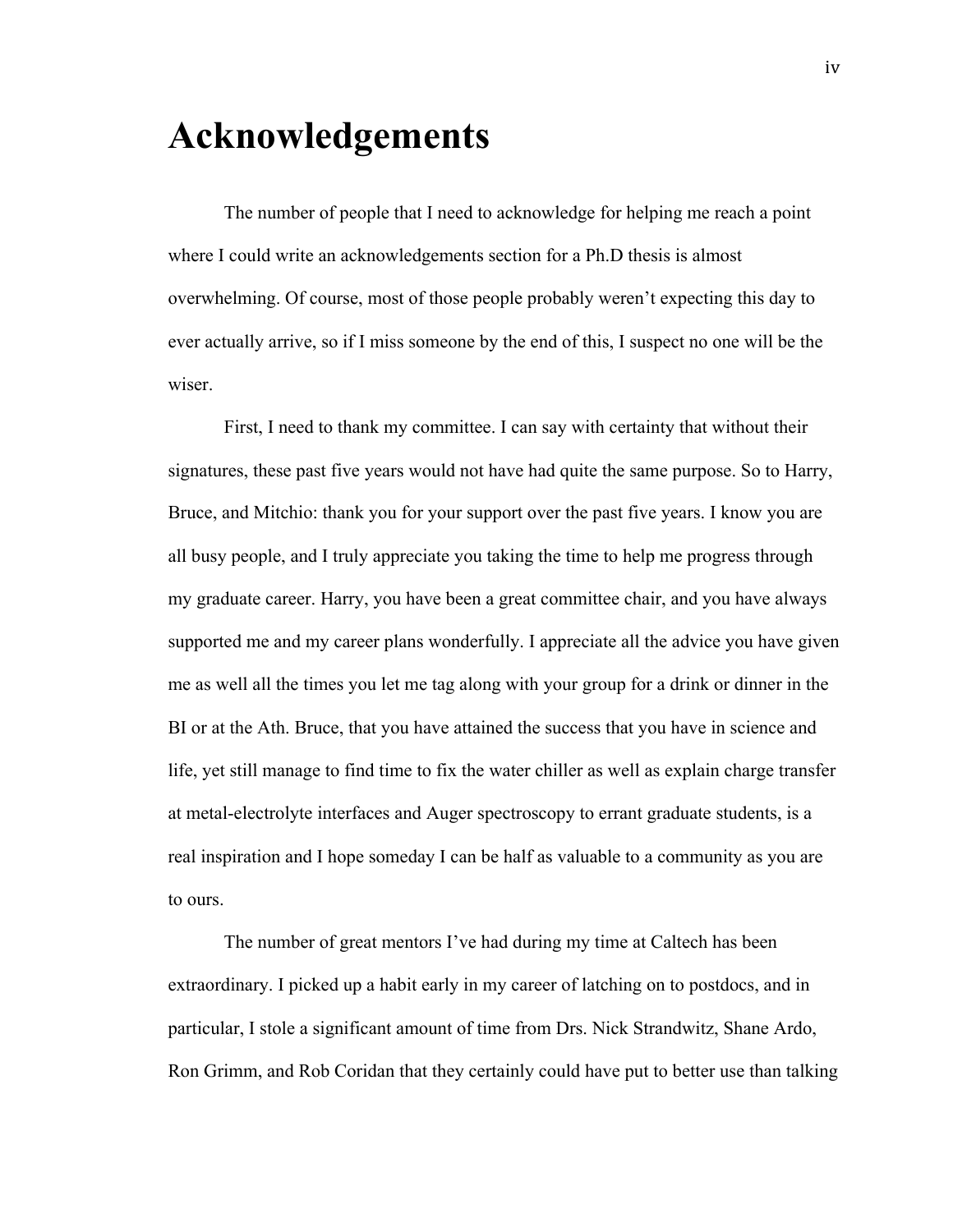to me. Nick, thank you for answering all my materials science questions when I didn't know the first thing about materials science. And thanks for getting me starting with Cold Fusion softball and preventing me from getting into the first fight of my life on the softball field. Shane, I'm not sure anyone has put more effort into wearing out the white boards in the halls of Noyes than us. Thanks for listening to me when I needed to work through ideas and showing me why I was wrong so many times. Ron, I'll always aspire to be as good at building things as you are. You really have a gift, and I appreciate you sharing as much as you could with someone with hands like mine. Rob, your critical thinking ability is second to none. I attribute this to your studies in a real scientific field (physics), but I appreciate you coming down to imbue your knowledge on the chemists of the world. I still wake up in the middle of the night with the fear that someone is going to ask for one more round of corrections on that paper. I also had a wonderful amount of help from Drs. Leslie O'Leary, Liz Santori, James McKone, and Emily Warren. To each of you: thank you for making me feel like a welcome member of the group when I joined and for being my role models as to how a graduate student should act. I'll never forget the overwhelming feeling when you all graduated that the group had basically fallen apart. I hope I am lucky enough to stay in touch with all of you as our careers progress. Mita, thanks for all your advice on how to keep my career moving forward and for being a real role model in terms of how to act as a real scientist. Matt Bierman and Nick Petrone, thank you for your help and advance on how to work with graphene. Finally, I would be remiss if I didn't mention my advisor and my graduate student mentor from UVa, Dean Harman and Dan Harrison. I wouldn't have made it here without your support and advice.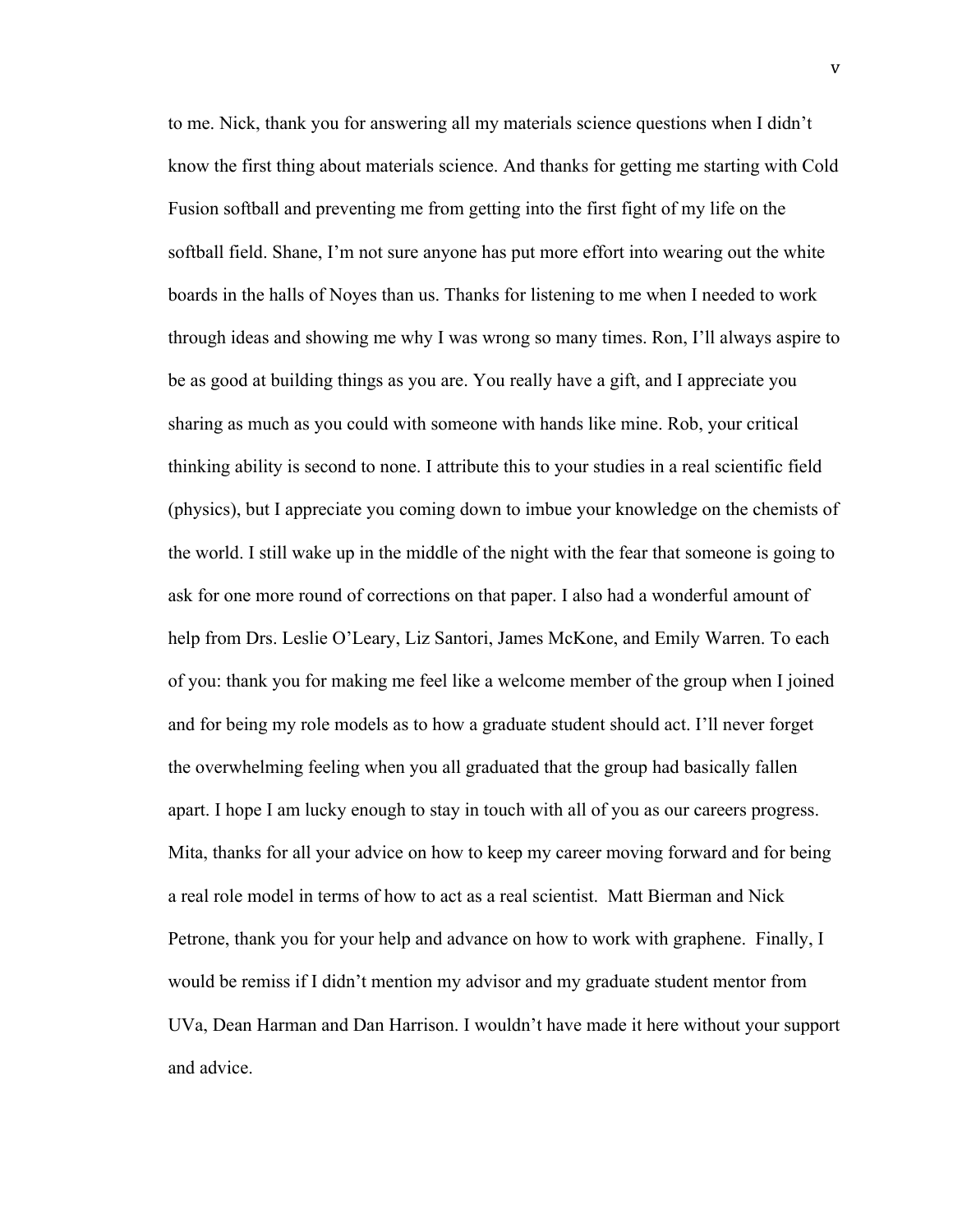I've also learned as much from the people who I was ostensibly supposed to help learn as those who helped me. Suyeon, you were my first SURF. I clearly had no clue how to mentor an undergrad when we were together, but you stuck it out anyway and I really appreciate all your hard work. Jackie, I swiped you from Heather, which ended up being one of the better decisions I made as a graduate student. Thank you for listening to me ramble on about band bending and electrochemistry; I'm sorry for trying to change your project without your prior written consent. I'd like to think that I had some role in shaping your abilities at least as a 2B, and I look forward to watching your career progress at Berkeley. Annelise, I'm mostly confident that I would have gone insane and never graduated if you hadn't joined our project. I'm fully confident that you are going to do some very exciting work with graphene, or any project you end up pursuing, and I think the lab is going to be in your hands sooner than you realize.

Both in and out of the lab, I was lucky to have a number of amazing colleagues. Joseph Beardslee, your ability to fix the XPS under any circumstance will always be legendary, and I couldn't have asked for a better Portal 2 partner. Matt Shaner, what can I say about you that hasn't already been said? Our semiconductor discussions were always illuminating, but more than that I will always envy your ability to pursue your interests so intensely. Thanks for including me on some of your adventures. Ben, Jacob, and Adam, I really am sorry for being so bad at LoL, but thanks for letting me play anyway and for always being good roommates. Matt Kovach, Matt Chao, Tom Teets, and the rest of the Buckets, we showed some real hustle out on the basketball court. Guy, you are the ultimate glue player on and off the court. Dan Torelli, take care of Cold Fusion for me. Chris Roske, you are an amazing scientist and I can't wait to see what you end up doing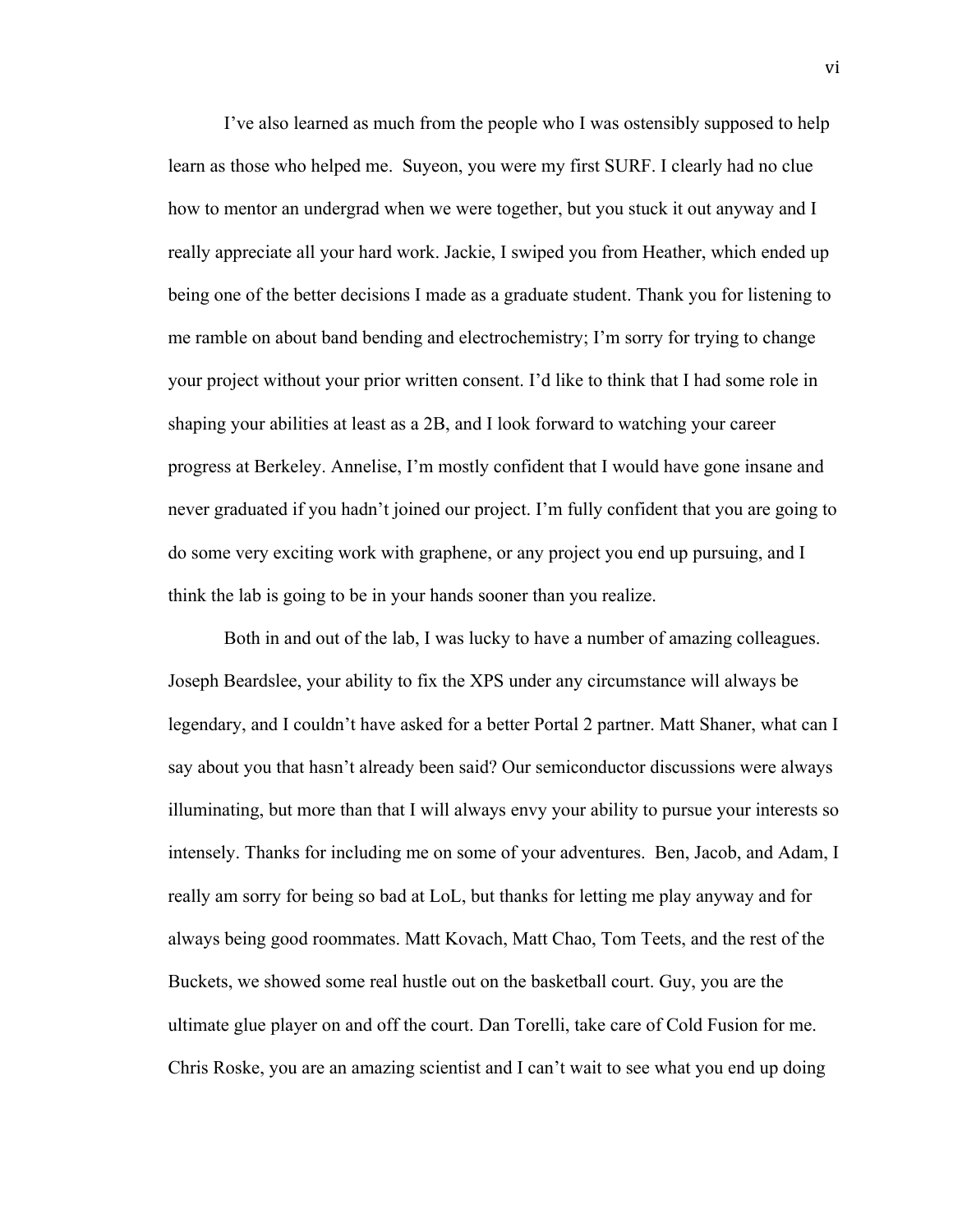with your talent. So many of my colleagues in the Lewis group have been instrumental in my growth as a scientist. In no particular order, Matt McDowell, Ke Sun, CX, Fan Yang, Jesus Velasquez, Jonathan Thompson, Azhar Carim, Michael Lichterman, Fadl Saadi, Sonja Francis, Xinghao Zhou, Noah Plymale, Josh Wiensch, Stefan Omelchenko, Amanda Shing, Shu Hu, Paul Nunez, Chance Crompton, Sisir Yalamanchili, Ethan Simonoff, Victoria Dix, Ivan Moreno, Jingjing Jiang, and Kyra Lee, thanks to all of you for helping make the group run the way it does. Finally, to Aaron, Wes, and James: we spent an inordinate amount of time together over the past couple years. You guys were there for me when times were good and when they were tough. I will always reflect fondly on our white board discussions both in the Orange room and at home and I hope we find a way to continue them as we go our separate directions. Maybe we can set up a whiteboard at a blackjack table in Vegas.

Of course, there are two key people who have shaped my time at Caltech more than anyone else. The first is Barbara Miralles. Barbara, you are the glue that keeps our team together and I can only imagine the disaster that the Lewis group would be without you keeping us in order. The second is, of course, Nate. Nate: You have lived up to the hype. You always supported me both when times were good and when times were bad, as well as in the beginning and at the end. Your ability to consistently think logically from the start of a problem to the end is an inspiration, and I hope one day I'm lucky enough to run my group the same way you run yours. I'm sorry we didn't start playing tennis sooner, but hopefully we haven't hit for the last time.

Finally, I need to thank my friends and family here and home. To Brian, Alex, Alex, Chris, Aaron, Adam, Eddie, and Julien: you guys have always been there for me